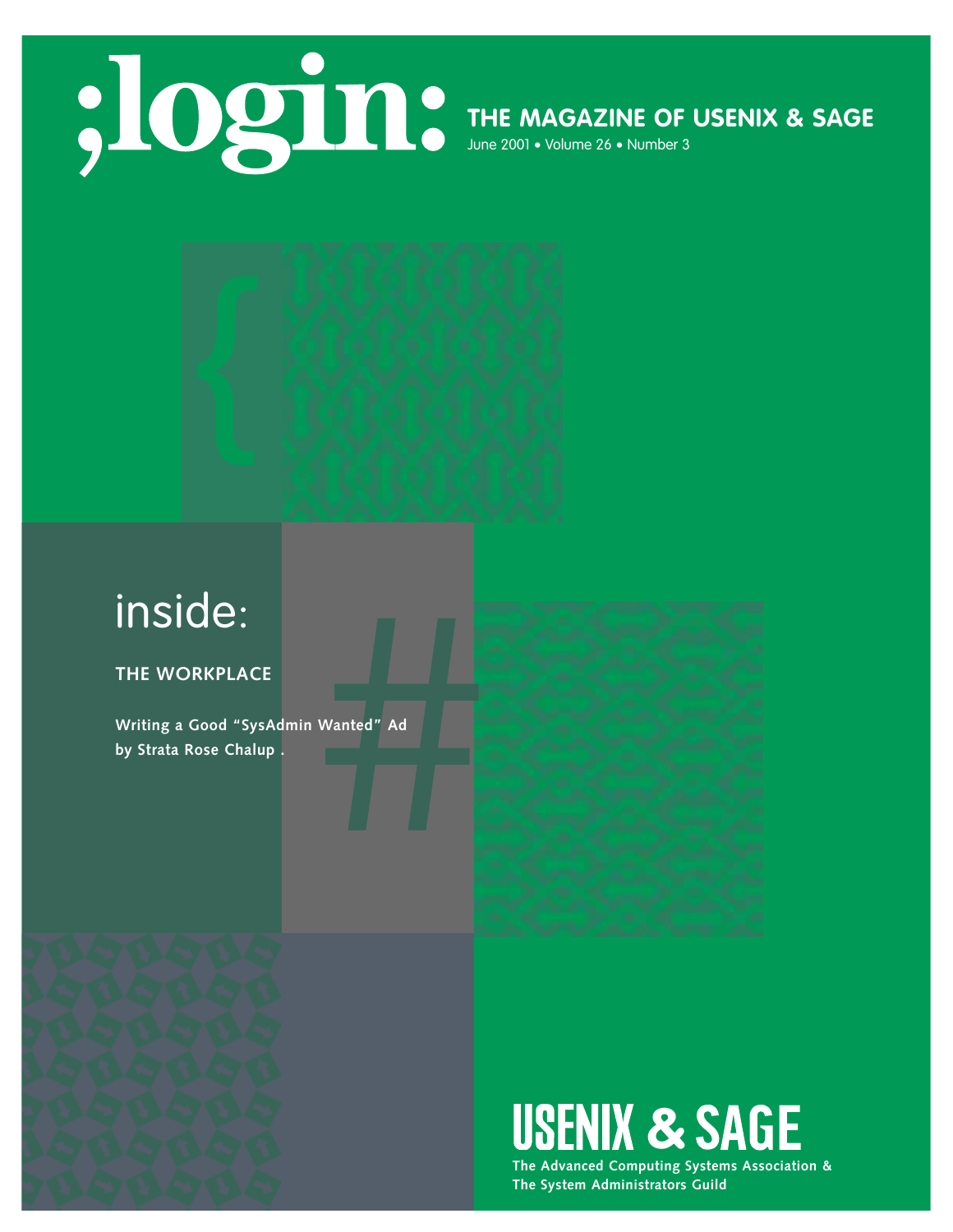# writing a good "sysadmin wanted" ad

# **Background**

We covered a fair bit of detail on the interview process, and preparation leading up to it, in "Technical Interviews" in the December issue of *;login:*. You already know that you need a job description, and a requisition or similar backing from your organization. Since then, I've had a number of requests for specific tips on creating the description itself.

### **The Position**

#### **SYSTEMS MANAGER OR SYSTEMS MANAGEMENT?**

Do not call the position "IT Manager" or "Systems Manager" unless it is a management position, i.e., involves having people who are direct reports. If it does involve managing one or more team members, that should definitely be spelled out; some folks won't be interested unless it does, since that shows they can grow within the company hierarchy, and some won't be interested unless it doesn't, since they want to stay hands-on in their career path. Discovering a mismatch several weeks into the hiring process isn't what you want.

If you want someone who provides direction to others, but is not their manager, call it "Team Leader" instead of "Manager." If you want a team member or individual contributor, call the position "Administrator,""Technician,""Operator," or something similar (e.g., "Junior Backups Operator,""High-Speed Network Technician,""Senior Systems Administrator").

#### **PRIMARY CUSTOMERS AND LEVEL OF SUPPORT**

Make it clear whether the position is primarily concerned with supporting corporate infrastructure or supporting externally oriented production systems. Are the primary

**by Strata Rose Chalup**

Founder, VirtualNet Consulting; Director of Network Operations, KnowNow Inc., Strata Rose Chalup got her first sysadmin job in 1983 and never looked back.

*<strata@virtual.net>*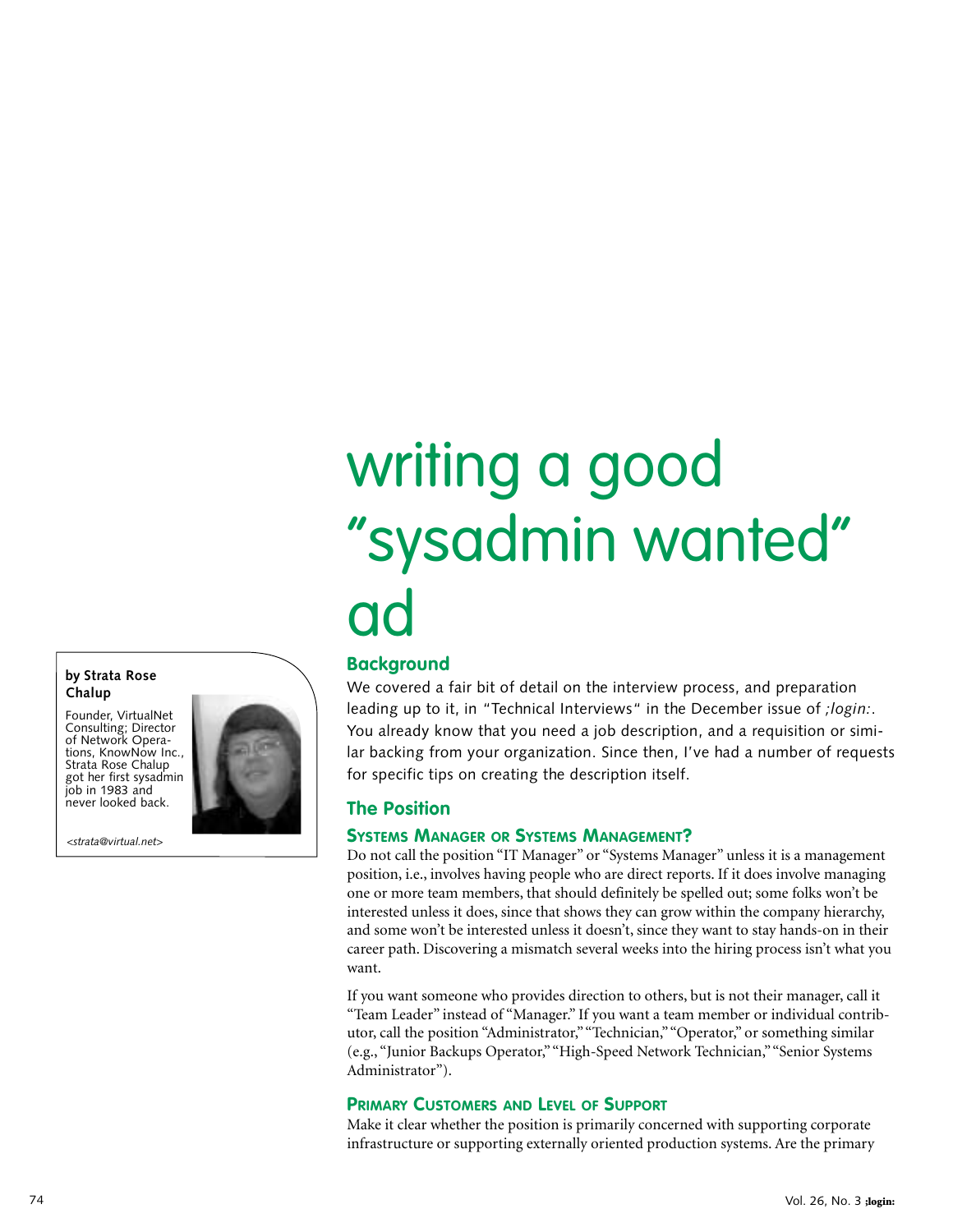customers organization employees or people accessing company systems via the Internet? If the answer is "both," you're not quite listening – who are the PRIMARY customers? Who gets priority? If the answer is still "both," and you are not a company of under 50 people, you are probably trying to staff an entire department with one position. Rethink your position.

Indicate up front if the position requires cell phone or pager access outside normal hours. If there isn't a formal on-call rotation, you might want to say that "while the position does not involve shift work, applicants should be aware that the company has a dynamic, fast-paced environment and will at times require support outside normal business hours." Of course, this is often shorthand for "we haven't codified our requirements into something firm enough to stand behind." Danger, Will Robinson!

#### **DUTIES AND REQUIRED EXPERTISE**

Don't describe the job duties with vague phrases like "manage infrastructure" or "ensure smooth operation of production environment." If you include such phrases, they should be followed immediately by clarifying statements describing the specific technologies and duties. For instance, "manage infrastructure of EMC, NetApp, and HP storage arrays." Even better, "monitor, design, and upgrade network of EMC, NetApp, and HP storage arrays to support critical financial modeling effort."

Giving an explicit SAGE Level in the job description will help set expectations appropriately. Since not everyone is familiar with the SAGE Levels, don't elide the job description to just that. Refer to the SAGE Level as part of a conventional description of required experience, stressing those parts which are most important to the position. Clearly distinguish what is required for the position from what would merely be nice to have. Your most qualified candidates are often those who are the most realistic about their skills; don't scare away good candidates by appearing to require The Perfect Candidate.

# **The Constraints**

#### **CONTACT DETAILS**

Do give a specific role or job-description email address to respond to and keep it "live" later, but don't make it a person's address. These things take on a life of their own; they are harvested on the Web, are saved by people to refer folks to later, are passed around between agencies as favors, etc. You'd like the address to be a good long-term one, so you can check periodically for folks contacting you, but you don't want it to be anybody's personal mailbox because you will get junk in it.

Do not rule out a candidate based on the format of their resume, but do suggest one or two preferred formats. If you make no specific requests, do not be surprised if you receive resumes in LaTex, nroff, PostScript, or other formats which your HR department may be ill-equipped to deal with. Rather than deep-sixing a candidate whose resume HR does not understand, make certain that the resume is sent to someone technical for parsing or that HR requests a plain-text resume from the candidate.

#### **MONEY MATTERS**

Do not say "salary commensurate with experience" if you have a specific salary cap that is not informed by current salary survey data from your geographical area and industry. Give a range instead, and indicate that salary will be keyed into that range based on experience.

Giving an explicit SAGE Level in the job description will help set expectations appropriately. Since not everyone is familiar with the SAGE Levels, don't elide the job description to just that.

●